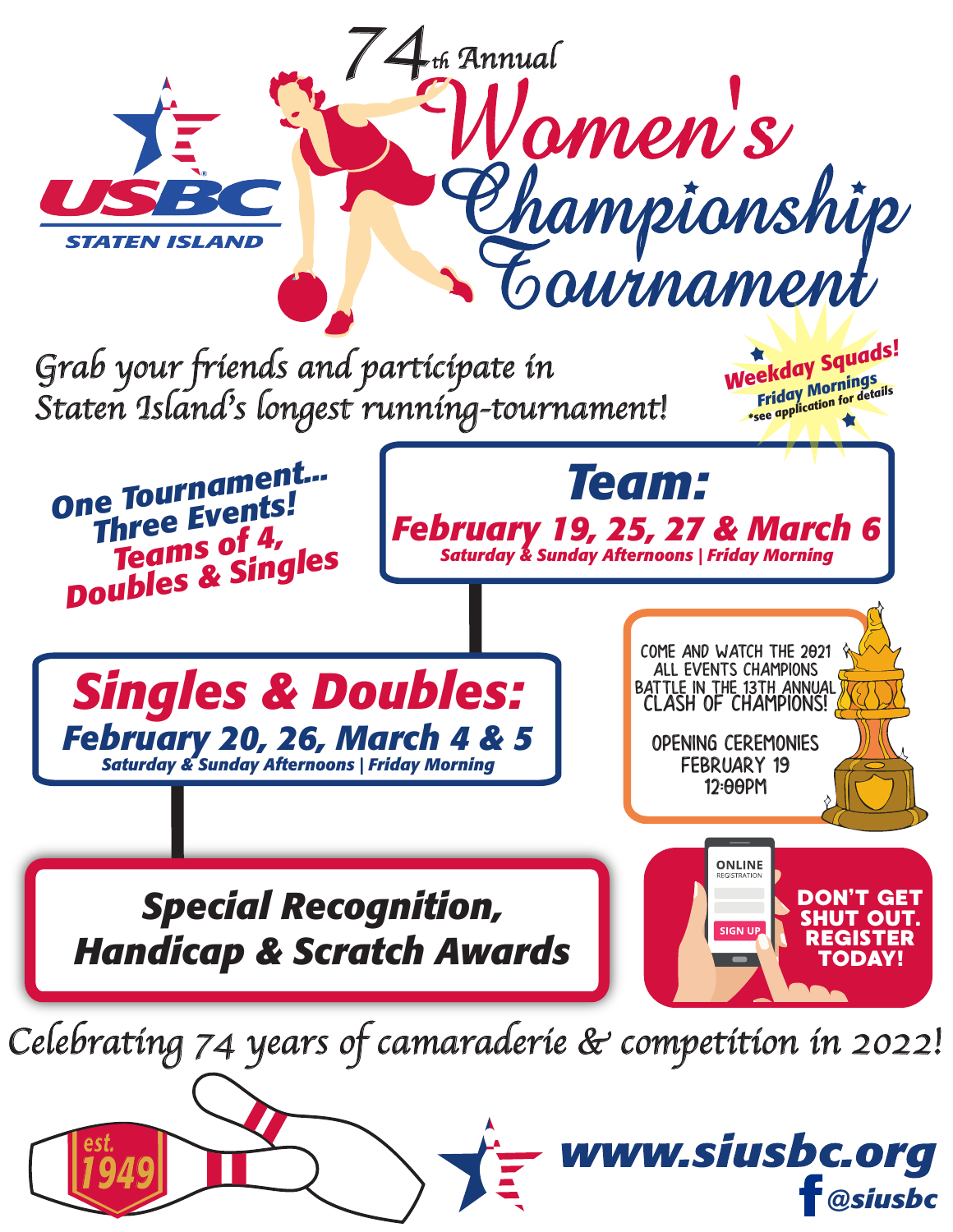|                          | DO NOT WRITE IN THIS SPACE               |                                               | 74th Annual Staten Island USBC                             |                           |                                                                    | Rab's Country Lanes                                    |                |
|--------------------------|------------------------------------------|-----------------------------------------------|------------------------------------------------------------|---------------------------|--------------------------------------------------------------------|--------------------------------------------------------|----------------|
| Entry No.                |                                          |                                               | WOMEN'S CHAMPIONSHIP TOURNAMENT                            |                           |                                                                    | 1600 Hylan Blvd                                        |                |
|                          | Date Received                            |                                               |                                                            |                           |                                                                    | Staten Island, NY 10305                                |                |
| Amount Paid              |                                          | SS3<br>$\frac{1}{2}$                          | ENTRY FORM                                                 |                           |                                                                    | $(718)979 - 1600$                                      |                |
| <b>Balance Due</b>       |                                          | <b>STATEN ISLAND</b>                          | Preregistration closes February 16, 2022                   |                           |                                                                    | <b>Host Center</b>                                     |                |
|                          |                                          |                                               |                                                            |                           |                                                                    |                                                        |                |
|                          | <b>TEAM ENTRY</b>                        | TEAM NAME:                                    |                                                            | Date & Time<br>1st Choice |                                                                    | Date & Time<br>2nd Choice                              |                |
| Line Up                  | Membership Number<br>U.S.B.C.            | Bowlers Name:<br>First/Last                   |                                                            | USBC Book Avg<br>2020-21  | Jan 1, 2022 Average                                                | All-Events<br>\$10.00                                  | \$ Amount Paid |
| ᠇                        |                                          |                                               |                                                            |                           |                                                                    |                                                        |                |
| $\mathbf{\Omega}$        |                                          |                                               |                                                            |                           |                                                                    |                                                        |                |
| S                        |                                          |                                               |                                                            |                           |                                                                    |                                                        |                |
| 4                        |                                          |                                               |                                                            |                           |                                                                    |                                                        |                |
|                          |                                          |                                               | TO BOWL IN DOUBLES OR SINGLES YOU MUST BOWL IN BOTH EVENTS |                           |                                                                    |                                                        |                |
| <b>DOUBLES</b>           | <b>SINGLES ENTRY</b><br>×                | <b>DOUBLES</b><br>Date & Time:                | <b>SINGLES</b><br>Date & Time:                             | Date & Time<br>2nd Choice |                                                                    |                                                        |                |
| Line Up                  | Membership Number<br>U.S.B.C.            | Bowlers Name:<br>First / Last                 |                                                            | USBC Book Avg<br>2020-21  | Jan 1, 2022 Average                                                | All-Events<br>\$10.00                                  | \$ Amount Paid |
| $\blacktriangledown$     |                                          |                                               |                                                            |                           |                                                                    |                                                        |                |
| 2                        |                                          |                                               |                                                            |                           |                                                                    |                                                        |                |
| ٣                        |                                          |                                               |                                                            |                           |                                                                    |                                                        |                |
| $\mathbf{\Omega}$        |                                          |                                               |                                                            |                           |                                                                    |                                                        |                |
| $\overline{\phantom{0}}$ |                                          |                                               |                                                            |                           |                                                                    |                                                        |                |
| $\mathbf{\Omega}$        |                                          |                                               |                                                            |                           |                                                                    |                                                        |                |
|                          | Make Checks Payable to:                  |                                               |                                                            |                           | <b>Team Squads</b>                                                 | Doubles Squads                                         |                |
|                          | Staten Island USBC                       | Team Captains Signature                       |                                                            |                           | Saturday Feb. 19 @ 1:30 pm                                         | Sunday Feb. 20 @ 3:00 pm                               |                |
|                          |                                          | Captains Name                                 |                                                            |                           | Friday Feb. 25 @ 9:30 am                                           | Saturday Feb. 26 @ 1:00 pm                             |                |
|                          | Jim Episcopia SIUSBC<br>Mail Entries to: | Street                                        |                                                            |                           | Sunday Feb. 27 @ 1:30 pm                                           | Friday Mar. 4 @ 10:00 am                               |                |
|                          | <b>Tournament Director</b>               | City, State                                   | Zip                                                        |                           | Sunday Mar. 6 @ 1:30 pm                                            | Saturday Mar. 5 @ 3:00 pm                              |                |
|                          | 111 Schmidts Lane                        |                                               |                                                            |                           | To bowl in Doubles and Singles                                     | Singles Squads                                         |                |
|                          | Staten Island, NY 10314                  | Entry Fee Breakdown: \$                       | 40.00 - per bowler / per event                             |                           | you must bowl both events                                          | Sunday Feb. 20 @ 1:00 pm                               |                |
|                          | PRE-REGISTER ON LINE @<br>SIUSBC.ORG     | 6.50 Expenses<br>\$13.50 Lineage<br>$\bullet$ |                                                            |                           | You must be currently bowling in<br>a Staten Island USBC certified | Saturday Feb. 26 @ 3:00 pm<br>Friday Mar. 4 @ 12:00 pm |                |
|                          |                                          | \$20.00 Prize Fund                            |                                                            |                           | league (2021-2022)                                                 | Saturday Mar. 5 @ 1:00 pm                              |                |